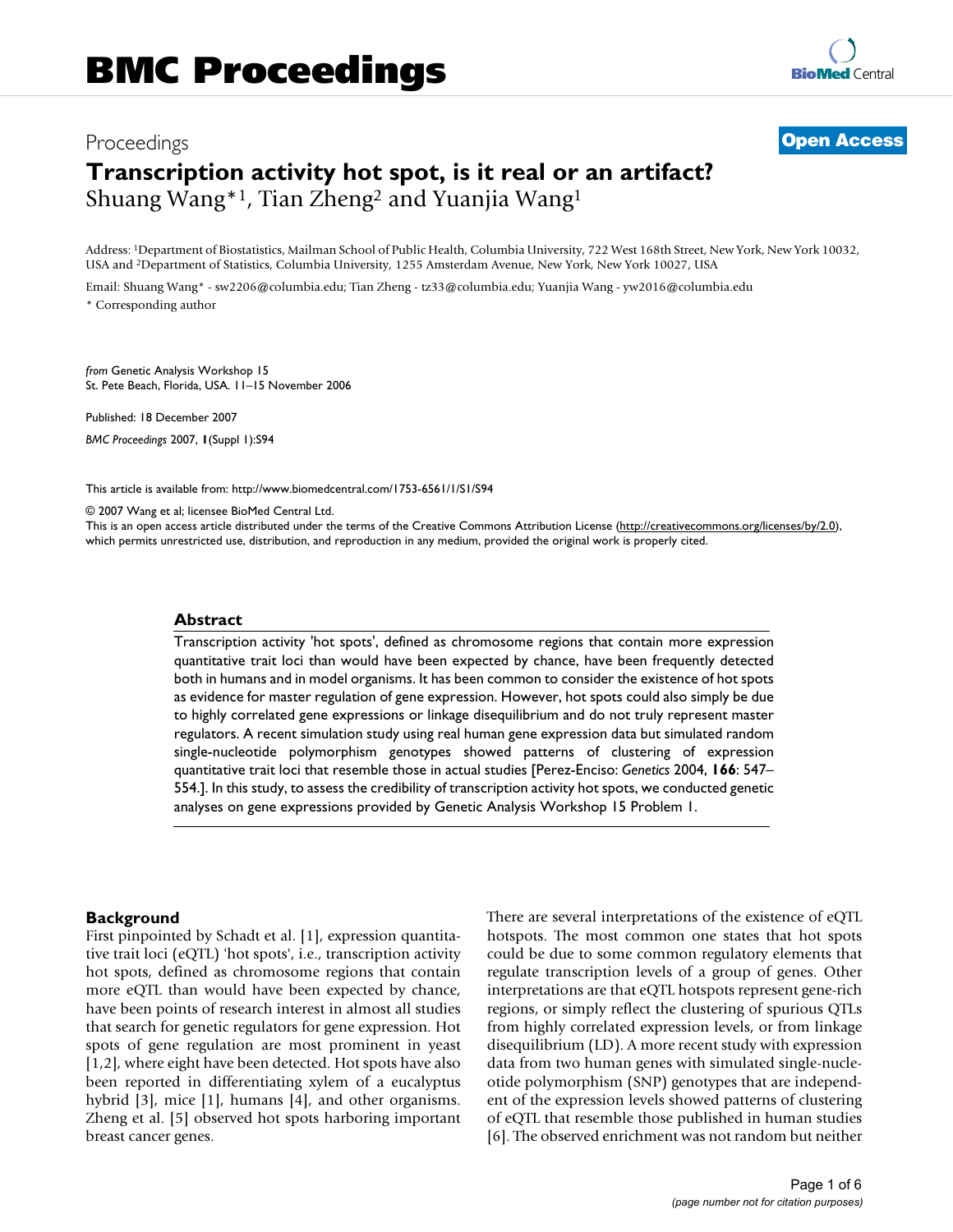was it caused by a putative mutation with a regulator effect, as all eQTL detected by design were false positives. The author concluded that the evidence of eQTL hotspots should be carefully evaluated and cautiously interpreted, and statistical analysis usually cannot distinguish between correlation and causation.

In this study, we aimed to assess and better understand features of transcription activity hot spots. We conducted a total of 3554 genome-wide linkage scans with 2819 autosomal SNPs on 3554 gene expression profiles. We found that high correlation between expression phenotypes might be a major source of contribution to the existence of hot spots. However, if a group of expression phenotypes are not correlated but are detected as transcription hotspots, the results might be more reliable and might represent a group of truly commonly regulated genes.

# **Methods**

### *Centre d'Etude du Polymorphisme Humain (CEPH) samples*

Based on 14 CEPH Utah families with 194 individuals, Genetic Analysis Workshop 15 (GAW15) Problem 1 provided 3554 gene expression profiles and 2882 SNPs across the genome (we used 2819 autosomal SNPs in the analyses), together with the physical map. Sex-specific genetic maps were provided by Sung et al. [7] and were used in the analyses.

# *Linkage analysis*

Genome-wide regression-based multipoint linkage analysis with quantitative traits was conducted with *merlinregress* in MERLIN [8]. Merlin-regress determines evidence for linkage at each SNP based on a regression of estimated identity-by-descent (IBD) sharing between relative pairs on the squared sums and squared differences of trait values of the relative pairs [9]. Narrow-sense trait heritability was first estimated in MERLIN. The error-checking algorithm implemented in MERLIN was applied, and erroneous genotypes were excluded with command *pedwipe* before the linkage analysis.

# *eQTL hotspots detection*

To assess the clustering pattern of eQTL, we divided the autosomal genome into  $N_B$  number of bins, each containing a fixed number of consecutive SNPs and with a smaller bin at the end of each chromosome. We then counted the number of genes with significant eQTLs in each bin. One 'hit' was counted for an expression phenotype if one or more SNPs within this bin were significant for the expression phenotype. The total number of hits,  $N_{H}$ , along the autosomal genome can be defined this way. We hypothesized that if there was no enrichment in eQTL clustering,  $N_H$  would be distributed randomly across the  $N_B$  bins,

thus the number of hits per bin will follow a Poisson distribution, with mean  $N_H/N_B$ . The significance of eQTL enrichment within each bin was therefore assessed using the Poisson distribution, and a Bonferroni correction was applied to account for the fact that  $N_B$  tests were conducted.

To assess the reliability and credibility of the detected transcription activity hot spots, we conducted two analyses. First, we randomly removed one expression phenotype from a pair that has pair-wise correlation greater than a fixed value  $\rho$ , forming a subset of the gene expression that has pair-wise correlation smaller than  $\rho$ . More specifically, we first calculated all pair-wise correlations from the 3554 phenotypes and then randomly dropped one phenotype from the pairs that had pair-wise correlations greater than  $\rho$ . We then applied the same linkage analysis and hot spot detection procedure to the subset of the data with less correlated expression phenotypes. Second, we permuted the expression phenotypes within a family to generate a new data set that has no association between expression phenotypes and SNP genotypes and then applied the same linkage analysis and hot spot detection procedure.

# **Results**

We applied a stringent significance level in defining linkage signal and used a threshold of LOD > 5.3, corresponding to a point-wise *p*-value of  $< 3.9 \times 10^{-7}$ . The eQTL detected through this criterion has corresponding genome-wide threshold approximately 0.001. With this threshold applied to 3554 genome-wide scans, we observed 244 expression phenotypes that have evidence for linkage. The examination of regulators for the 244 expression phenotypes shows that gene-expression QTL are clustered, i.e., there are some transcription activity hot spots that contain more significant eQTL than would have been expected by chance across the created bins along the autosomal genome.

To examine the effect of bin size on hot spot detection, we considered bins with 25, 20, and 15 consecutive SNPs (Figure 1). This yielded 122, 151, and 198 total bins, with each bin covering about 21.9 cM, 17.7 cM, and 13.5 cM. There are in total 305, 316, and 333 hits defined with the three different bin sizes, respectively. With a bin size of 25 SNPs, four significant hot spots were identified, where 21 phenotypes were mapped to one bin on chromosome 14, 18 phenotypes were mapped to one bin on chromosome 11, 12 phenotypes were mapped to one bin on chromosome 4, and 12 phenotypes were mapped to one bin on chromosome 9. If regulators for expression phenotypes were distributed randomly across the 122 bins, the probability of observing ten or more hits per bin would be less than 0.04 based on the Poisson distribution after Bonfer-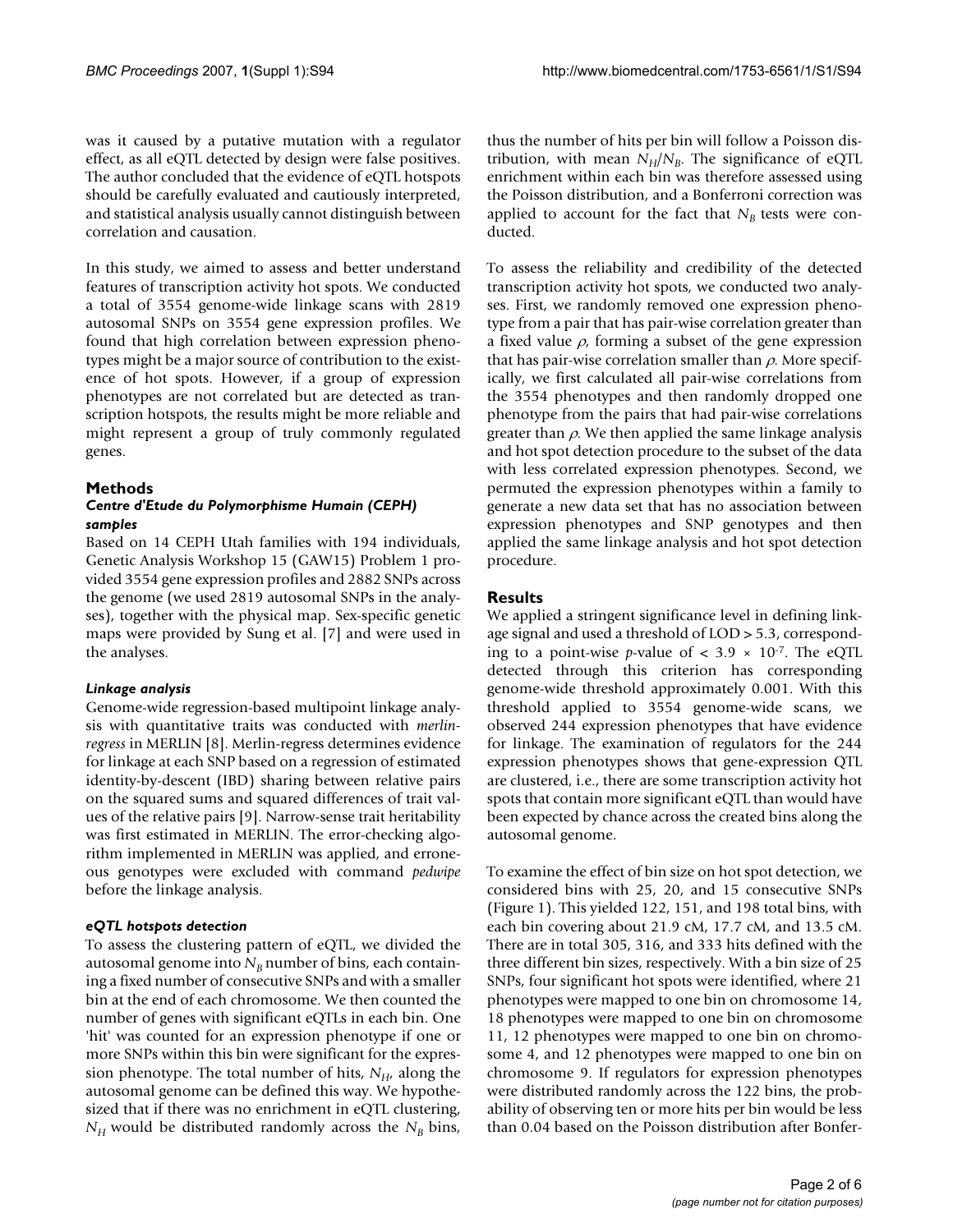roni correction. Similarly, with a bin size of 20 SNPs, besides the same four significant hot spots (bins of the detected hot spots with different sizes overlapped with each other) detected with a bin size of 25, one more significant hotspot on chromosome 2 was identified. With a bin size of 15 SNPs, the same three hot spots found for bin sizes of 20 and 25 on chromosomes 11, 14, and 4 were again detected. These results suggest that the current bin sizes considered do not influence the formation of hot spots dramatically.

To examine whether the hot spot is partially due to high correlation among expression phenotypes, we chose two thresholds and created two subsets by randomly removing one expression phenotype within a pair that has pairwise correlation greater than 0.8, or randomly removing one expression phenotype within a pair that has pair-wise correlation greater than 0.6.

The two random subsets of expression phenotypes that either had pair-wise correlation smaller than 0.8 or had pair-wise correlation smaller than 0.6 resulted in retention of 3326 or 1754 expression phenotypes out of total 3554 expression phenotypes. Among the phenotypes retained, there were 227 and 131 expression phenotypes with evidence for linkage. These results are summarized in Table 1. The examination of the hot spots from the subset with pair-wise correlation smaller than 0.6 suggests that the high correlation between expression phenotypes might be one major source of the existence of eQTL clustering. For all three bin sizes considered, for the subset with pair-wise correlation smaller than 0.8, most of the hotspots identified with the full data set were preserved.



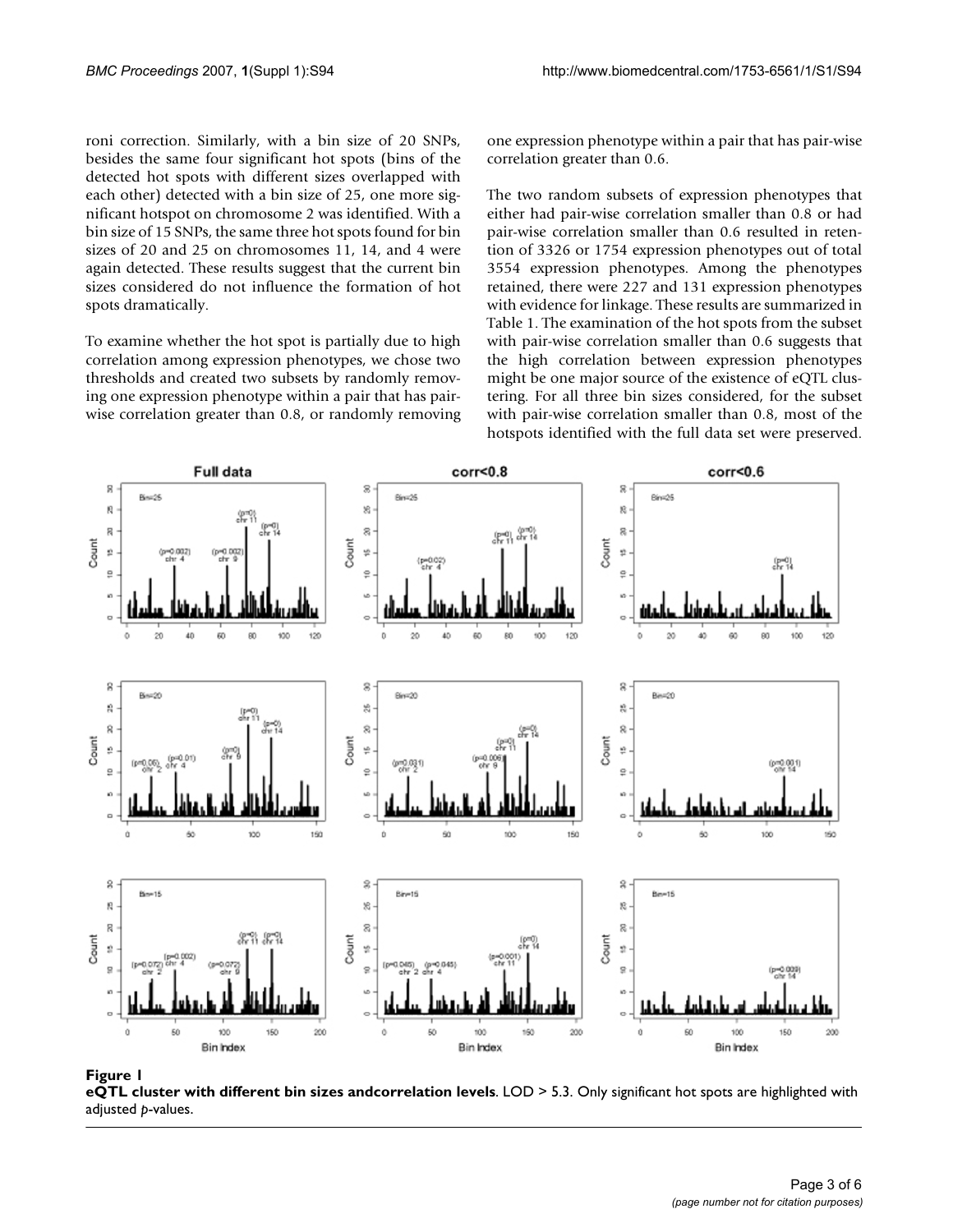#### **Table 1: Summary of results from different bin sizes and different correlation thresholds**

|                                                                                 |      | Bin size <sup>a</sup> |      |  |
|---------------------------------------------------------------------------------|------|-----------------------|------|--|
|                                                                                 | 25   | 20                    | 15   |  |
| Number of bins defined                                                          | 122  | 151                   | 198  |  |
| Bin length (cM)                                                                 | 21.9 | 17.7                  | 13.5 |  |
| Full data ( $n = 3554$ ) <sup>b</sup> (No. <sup>c</sup> sig. phenotypes = 244)  |      |                       |      |  |
| Number of hits defined                                                          | 305  | 316                   | 333  |  |
| No. sig. hot spots                                                              | 4    | 5                     | 4    |  |
| corr < 0.8 ( $n = 3326$ ) <sup>b</sup> (No. <sup>c</sup> sig. phenotypes = 227) |      |                       |      |  |
| Number of hits defined                                                          | 283  | 290                   | 307  |  |
| No. sig. hot spots                                                              | 3    | 4                     | 4    |  |
| corr < 0.6 ( $n = 1754$ <sup>b</sup> (No. <sup>c</sup> sig. phenotypes = 131)   |      |                       |      |  |
| Number of hits defined                                                          | 173  | 176                   | 188  |  |
| No. sig. hot spots                                                              |      |                       |      |  |

anumber of consecutive SNPs

btotal number of expression phenotype in the random generated subset

cnumber of expression phenotypes with evidence of linkage in the random generated subset

While for the subset with pair-wise correlation smaller than 0.6, only the hotspot on chromosome 14 was still significant. Within this hot spot, there are eight, nine, and seven expression phenotypes mapped with bin sizes 25, 20, and 15, respectively. This may suggest that there is stronger evidence for the significant hot spot on chromosome 14 with eight expression phenotypes (bin size 25) to be a master regulator than original significant hotspot with 18 (bin size 25) expression phenotypes. Note that for the mapped 18 expression phenotypes on chromosome 14 with the full data, all significant linkage represent putative *trans* regulators.

Based on the results from bin size 25, we further examined the functions of the 18 genes in the hot spot on chromosome 14. We noted that the 8 out of 18 genes in the hot spot from the subset of expression phenotypes with pairwise correlation smaller than 0.6 expressed "molecular binding" more specifically (Table 2). Two explanations are possible here, and results should be interpreted with care. First, for the genes that are indeed commonly regulated and are also highly correlated, when a subset of genes is removed, the true hot spot signal might be weakened. On the contrary, if the genes are not truly commonly regulated but are highly correlated, after removing a subset of genes, the hot spots that remain significant might truly represent master regulation.

| Gene                | Location           | Gene ontology molecular function               | Gene ontology biological process               |
|---------------------|--------------------|------------------------------------------------|------------------------------------------------|
| DDX24a              | chr14q32.13        | nucleotide binding                             | <b>RNA</b> metabolism                          |
| <b>FDPS</b>         | chrlq22            | transferase activity                           | cholesterol biosynthesis                       |
| TRAM2               | chr6p12.2          | <b>NA</b>                                      | protein targeting                              |
| AP3BI               | chr5q14.1          | binding                                        | intracellular protein transport                |
| <b>PDIA3</b>        | chrlq21.1          | protein disulfide isomerase activity           | electron transport                             |
| <b>SMARCBI</b>      | chr $22q$ ll. $23$ | protein binding                                | chromatin remodeling                           |
| <b>CBARAI</b>       | chr10q22.1         | calcium ion binding                            | defense response                               |
| <b>RAP80</b>        | chr5q35.2          | <b>NA</b>                                      | transcription                                  |
| <b>GSTO1</b>        | chr10q25.1         | glutathione transferase activity               | metabolism                                     |
| IGBP I              | chrXq13.1          | protein phosphatase type 2A regulator activity | response to biotic stimulus                    |
| LSM3                | chr3p25.1          | RNA binding                                    | nuclear mRNA splicing, via spliceosome         |
| <b>INPP5A</b>       | chr $10q26.3$      | inositol phosphatase activity                  | cell communication                             |
| SEC <sub>13L1</sub> | chr3p25.3          | <b>NA</b>                                      | intracellular protein transport                |
| <b>TXNDC</b>        | chr14q22.1         | electron transporter activity                  | DNA replication                                |
| RPN <sub>2</sub>    | chr20q11.23        | transferase activity                           | protein modification                           |
| ATG5                | chr6q21            | <b>NA</b>                                      | autophagy                                      |
| NDUFB <sub>2</sub>  | chr7q34            | NADH dehydrogenase activity                    | generation of precursor metabolites and energy |
| ZA20D3              | chr15q25.1         | DNA binding                                    | NA                                             |

**Table 2: Biological properties of the clustered expression phenotypes within the hotspot on chromosome 14**

aBold text indicates the subset of eight genes from less correlated expression phenotypes.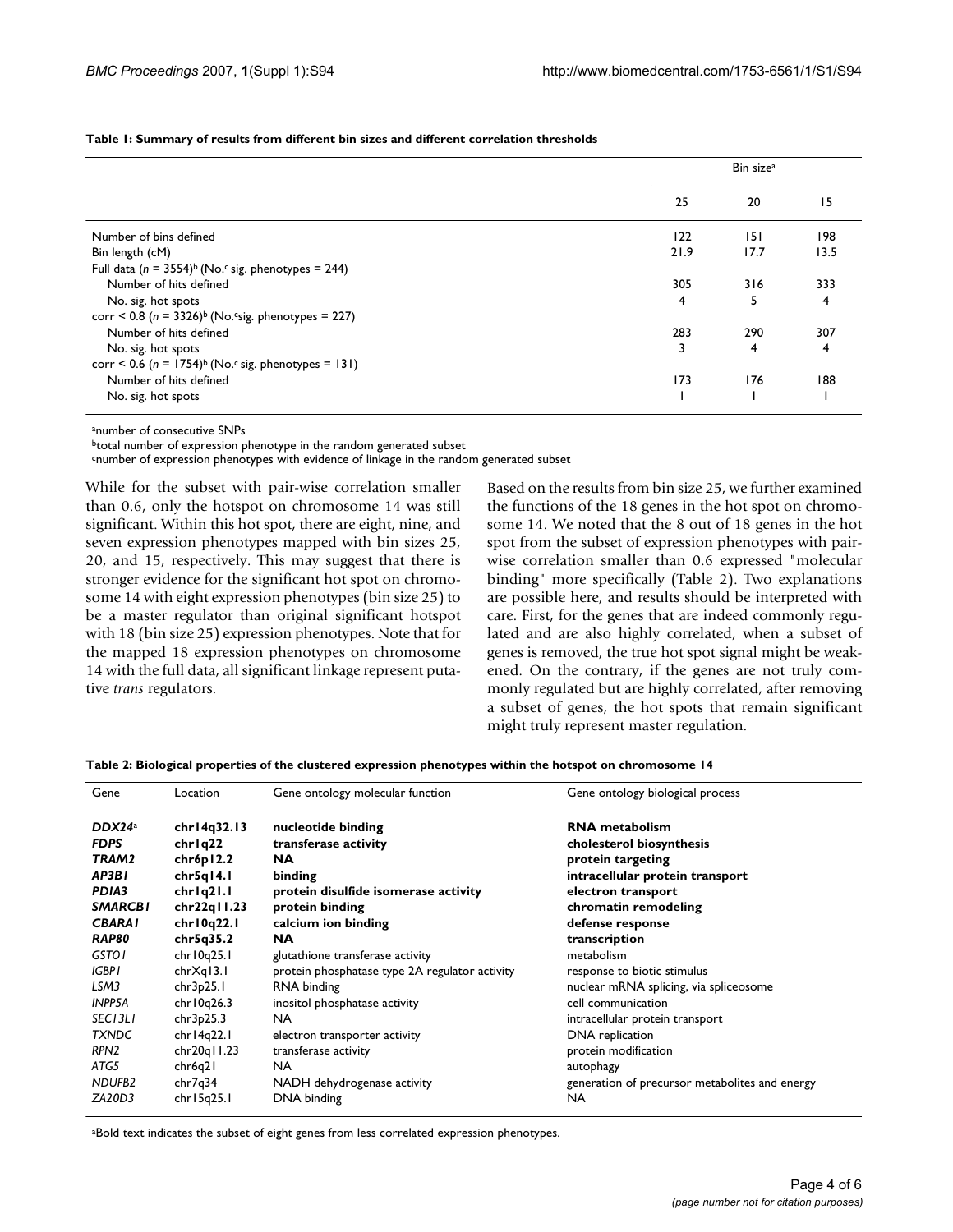Analysis of permuted data sets when no association exists between expression phenotypes and SNP genotypes also suggested clustering of eQTL, consistent with what was observed by Perez-Enciso [6]. Analysis of the subset of permuted data with pair-wise correlation smaller than 0.6 confirmed the above observation from the original data that high correlation between expression phenotypes might be a major source of the existence of hot spots. Results from three random permutations are presented in Figure 2. Note that for permutations 2 and 3, the most significant hot spot identified contain 25 and 27 gene expressions. However, neither hot spot is significant in the less correlated subset of the data. Only 4 out of 25 mapped gene expressions were preserved in the hot spot on chromosome 10 in permutation 2, and only 6 out of 27 mapped gene expressions were preserved in the hot spot on chromosome 16 in permutation 3. This suggests that the formation of the most significant hot spot here is mainly due to the high correlation between expression phenotypes, and the significant hot spot from the subset of less correlated data might suggest true master regulation. However, we should note that the hot spots here are, by construction, false positives.